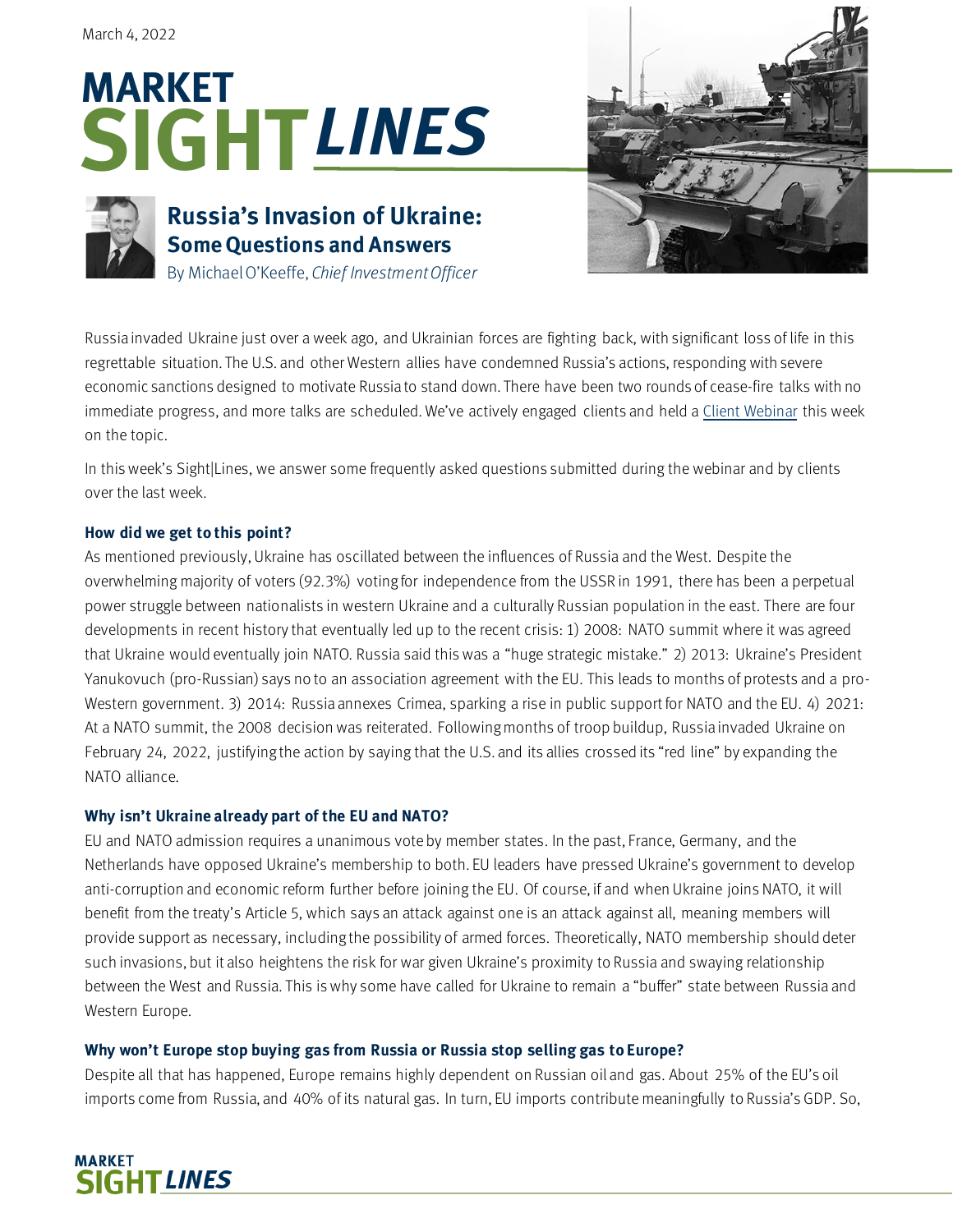while the West is imposing sanctions and Russia is looking for ways to push back, the parties will likely maintain this energy relationship. In fact, Russia ceasing gas exports to the EU could be interpreted as a declaration of war. It is also worth noting that the weakened Russia-EU relationship means the EU will look for other energy sources going forward. Over time, Germany has argued that importing natural gas from Russia helps keep the peace through economic interconnectedness.

#### **Oil prices are way up. How will this affect inflation? The economy?**

At this (or any one) single moment in time, the price of oil is less relevant to economic growth and inflation, unless the price stays elevated. A sustained rise in energy prices will impact inflation, consumer demand, and economic growth. If oil prices remain elevated, inflation indexes that include energy may rise 0.5% or more. GDP would likely decline modestly, with current estimates in the 0.10%-0.20% range. The U.S. is releasing oil from the Strategic Petroleum Reserve to stem the rise in prices, but it imports about 7% of its oil from Russia.

## **Do we expect to see a change in Federal Reserve (Fed) policy? Is there an increased risk of stagflation?**

In his semiannual testimony before Congress this week, Fed Chair Jerome Powell cleared the air by saying he supports a 0.25% increase at the next Federal Open Market Committee meeting on March 15-16. He signaled the U.S. economy is strong enough to withstand a hike. In the days leading up to his testimony, investors speculated on the next possible action by the Fed given the ongoing war in Ukraine. The Fed has historically opted to delay major policy decisions during times of geopolitical uncertainty. But with Powell's comments, the latest fed funds futures contracts indicate a 99.8% probability of a quarter-point hike, compared to 66.3% a week ago.

Powell cautioned that the economic consequences of the war are "highly uncertain" and that "it's too soon to say" how monetary policy may be affected. The U.S. has limited direct exposure to Russia, so any economic impact should be less pronounced. But if sustained inflation slows consumer spending, financial conditions tighten through market volatility and Fed policy, and businesses postpone investment, we may experience an economic slowdown coupled with higher inflation. We view this stagflation scenario as less likely.

#### **What do you see as possible outcomes, and under what time frame?**

Given the highly uncertain nature of the current environment, we've framed out three scenarios to describe possible outcomes: *Bear, Bull, and Middle of the Road*.

The *Bear* scenario is defined by expanded military conflict, with NATO engaging to protect Ukraine. This could be triggered by, or lead to, Russia cutting or eliminating energy exports. Energy prices would climb higher, animal spirits (confidence levels) would plummet, and markets would react negatively. In this scenario, we see a severe recession in Europe and a recession in the U.S. as possible. Russia's global relationships would be strained in this scenario.

The *Bull* scenario presumes an expedited resolution of the crisis. In this case, a cease-fire is negotiated and implemented quickly, followed by a diplomatic agreement and a Russia withdrawal. Such a deal could include meaningful aid for Ukraine from both Russia and the West. In the most optimistic version of this scenario, the global economic recovery continues, with COVID receding and supply chains normalizing.

The *Middle-of-the-Road* scenario takes more time, with the war ending with concessions from Russia, Ukraine, and Western allies. For the U.S., this scenario also means limited economic effects overall, but the U.S. relationship with Russia will be strained further over the long term. The global economic recovery also continues in this scenario, with COVID receding and supply chains normalizing.

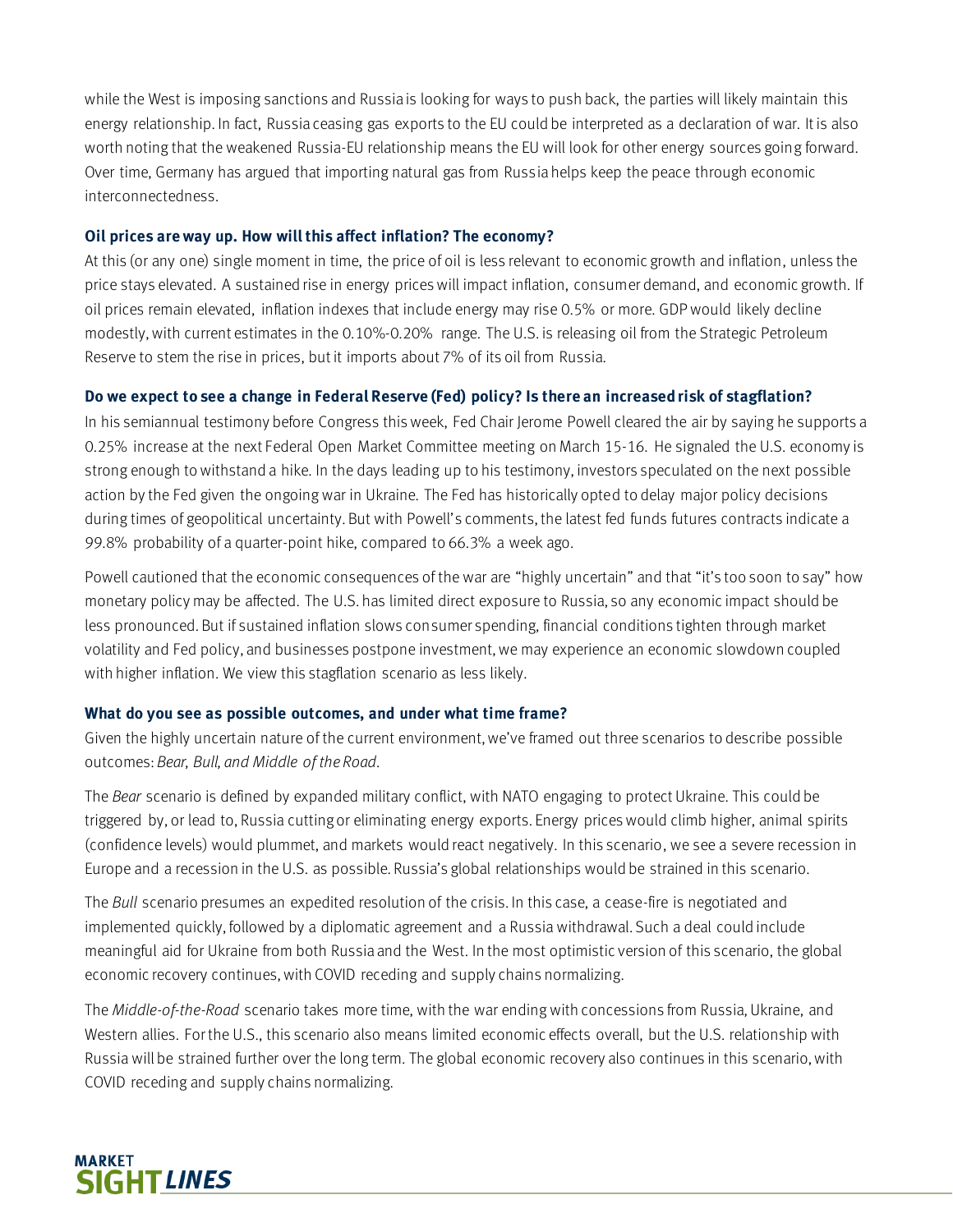#### **How does this situation affect the political climate in the U.S.? Abroad?**

The political environment in the U.S. is very much defined by the upcoming midterms, with the Democrats fighting to keep control, and Republicans seeking to take control of at least one chamber of Congress, most likely the House of Representatives. Representatives from both parties have amplified their "tough on Russia" messaging, in some ways competing with each other. This positioning, and the progress to resolution in Ukraine, will enter into the election calculus.

Abroad, we've seen Western allies more united than in years past, and a stronger Germany, with that country moving to build up its military strength due to this crisis.

#### **How are China's geopolitical strategy and global relationships being affected?**

China and other countries like North Korea are watching the Western allies' response carefully, noting the strong unity that has developed around a coordinated response. This may make their leaders a little less likely to initiate conflict in their respective regions. But that said, China is providing Russia economic support and this event, and the West's response, is likely strengthening that relationship.

#### **What should an investor do?**

We believe we are still in the first half of a new economic cycle, and in our base case scenario, we remain positive in the medium to longer term. Earnings and economic growth are forecasted to continue into 2022 as COVID restrictions ease, supply chain issues resolve, and consumer spending remains strong. However, the next stage of the market cycle is usually driven by the quality of earnings rather than multiple expansion. So, we are focusing further on quality in our portfolios.

Volatility will remain elevated this year given these geopolitical troubles, the shift in Fed policy, and the unknowns of the midterm elections. While we have entered a correction and may experience multiple periods of weakness during the year, we foresee the S&P 500 ending the year higher from here.

#### **Summary**

We're all seeing the tragic effects of Russia's invasion of Ukraine, and the immediate future is highly uncertain, the fog of war. World leaders are highly focused on getting Ukraine through this crisis, and we as individuals, and as investors, are watching for signs of a resolution that Russia, Ukraine, and the West will accept. Going forward, we will continue to assess the risks and related investment ideas that may help.

#### **Michael P. O'Keeffe, CFA**

*Chief Investment Officer* [michael.okeeffe@stifel.com](mailto:michael.okeeffe@stifel.com)